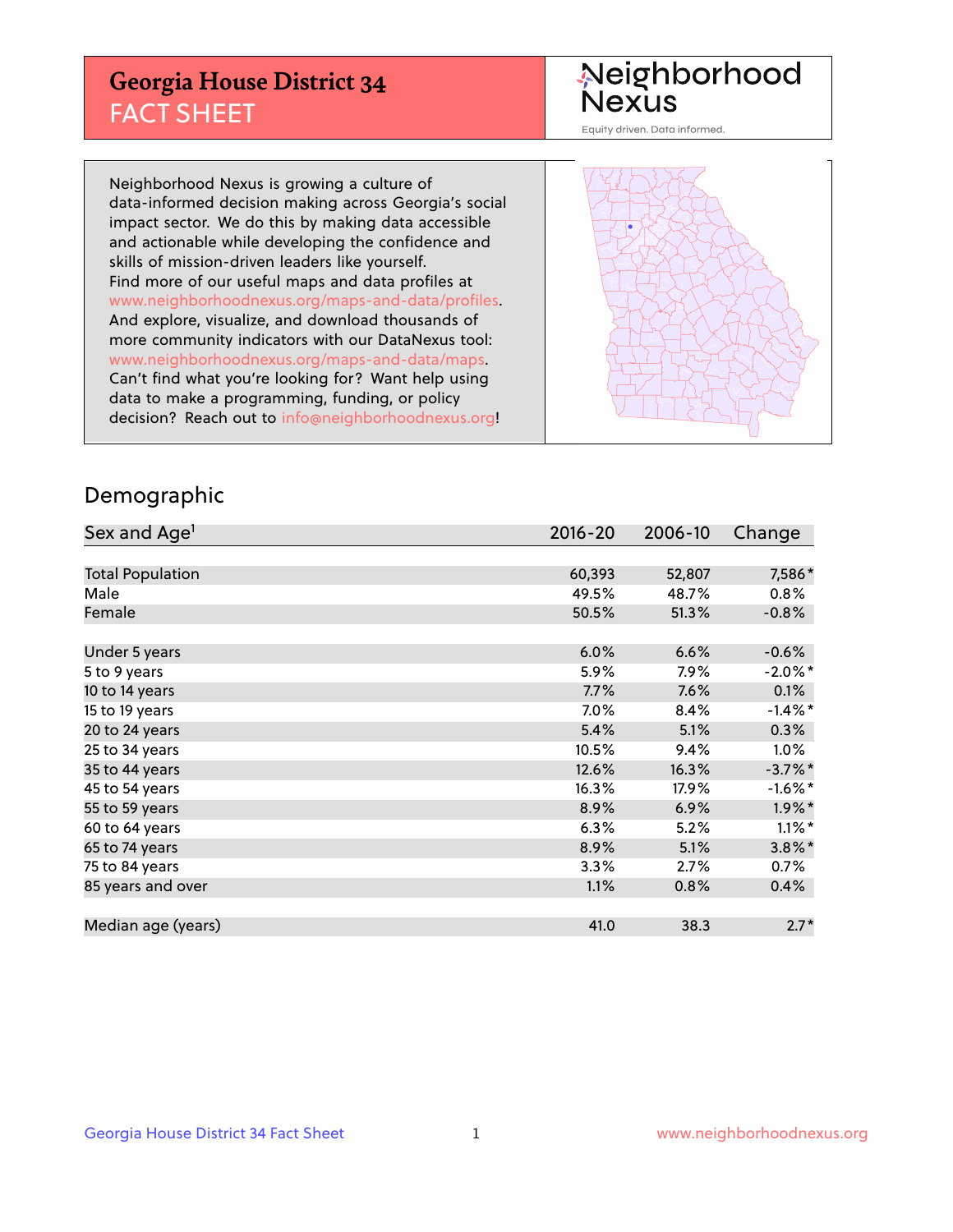## Demographic, continued...

| Race <sup>2</sup>                                            | $2016 - 20$ | 2006-10 | Change     |
|--------------------------------------------------------------|-------------|---------|------------|
| <b>Total population</b>                                      | 60,393      | 52,807  | 7,586*     |
| One race                                                     | 95.5%       | 98.8%   | $-3.4\%$ * |
| White                                                        | 72.2%       | 80.2%   | $-8.0\%$ * |
| <b>Black or African American</b>                             | 16.4%       | 13.5%   | $2.8\%$ *  |
| American Indian and Alaska Native                            | 0.1%        | 0.5%    | $-0.3%$    |
| Asian                                                        | 5.4%        | 3.6%    | $1.8\%$ *  |
| Native Hawaiian and Other Pacific Islander                   | 0.0%        | 0.0%    | 0.0%       |
| Some other race                                              | 1.4%        | 1.1%    | 0.3%       |
| Two or more races                                            | 4.5%        | 1.2%    | $3.4\%$ *  |
| Race alone or in combination with other race(s) <sup>3</sup> | $2016 - 20$ | 2006-10 | Change     |
| Total population                                             | 60,393      | 52,807  | 7,586*     |
| White                                                        | 76.5%       | 81.2%   | $-4.8\%$ * |
| <b>Black or African American</b>                             | 17.5%       | 13.8%   | $3.6\%$ *  |
| American Indian and Alaska Native                            | 0.6%        | 0.9%    | $-0.3%$    |
| Asian                                                        | 5.9%        | 4.2%    | $1.7\%$ *  |
| Native Hawaiian and Other Pacific Islander                   | 0.1%        | 0.0%    | 0.1%       |
| Some other race                                              | 4.1%        | 1.1%    | $3.0\%$ *  |
|                                                              |             |         |            |
| Hispanic or Latino and Race <sup>4</sup>                     | $2016 - 20$ | 2006-10 | Change     |
| <b>Total population</b>                                      | 60,393      | 52,807  | 7,586*     |
| Hispanic or Latino (of any race)                             | 8.5%        | 6.7%    | 1.8%       |
| Not Hispanic or Latino                                       | 91.5%       | 93.3%   | $-1.8\%$ * |
| White alone                                                  | 67.8%       | 75.0%   | $-7.1\%$ * |
| Black or African American alone                              | 16.0%       | 13.1%   | $2.8\%$ *  |
| American Indian and Alaska Native alone                      | 0.1%        | 0.4%    | $-0.3%$    |
| Asian alone                                                  | 5.3%        | 3.5%    | $1.8\%$ *  |
| Native Hawaiian and Other Pacific Islander alone             | 0.0%        | 0.0%    | 0.0%       |
| Some other race alone                                        | 0.4%        | 0.2%    | 0.2%       |
| Two or more races                                            | 1.8%        | 1.0%    | $0.8\%$ *  |
| U.S. Citizenship Status <sup>5</sup>                         | $2016 - 20$ | 2006-10 | Change     |
|                                                              |             |         |            |
| Foreign-born population                                      | 6,887       | 4,566   | $2,321*$   |
| Naturalized U.S. citizen                                     | 54.2%       | 49.0%   | 5.2%       |
| Not a U.S. citizen                                           | 45.8%       | 51.0%   | $-5.2%$    |
| Citizen, Voting Age Population <sup>6</sup>                  | 2016-20     | 2006-10 | Change     |
| Citizen, 18 and over population                              | 42,468      | 36,184  | $6,283*$   |
| Male                                                         | 48.9%       | 47.3%   | 1.6%       |
| Female                                                       | 51.1%       | 52.7%   | $-1.6%$    |
|                                                              |             |         |            |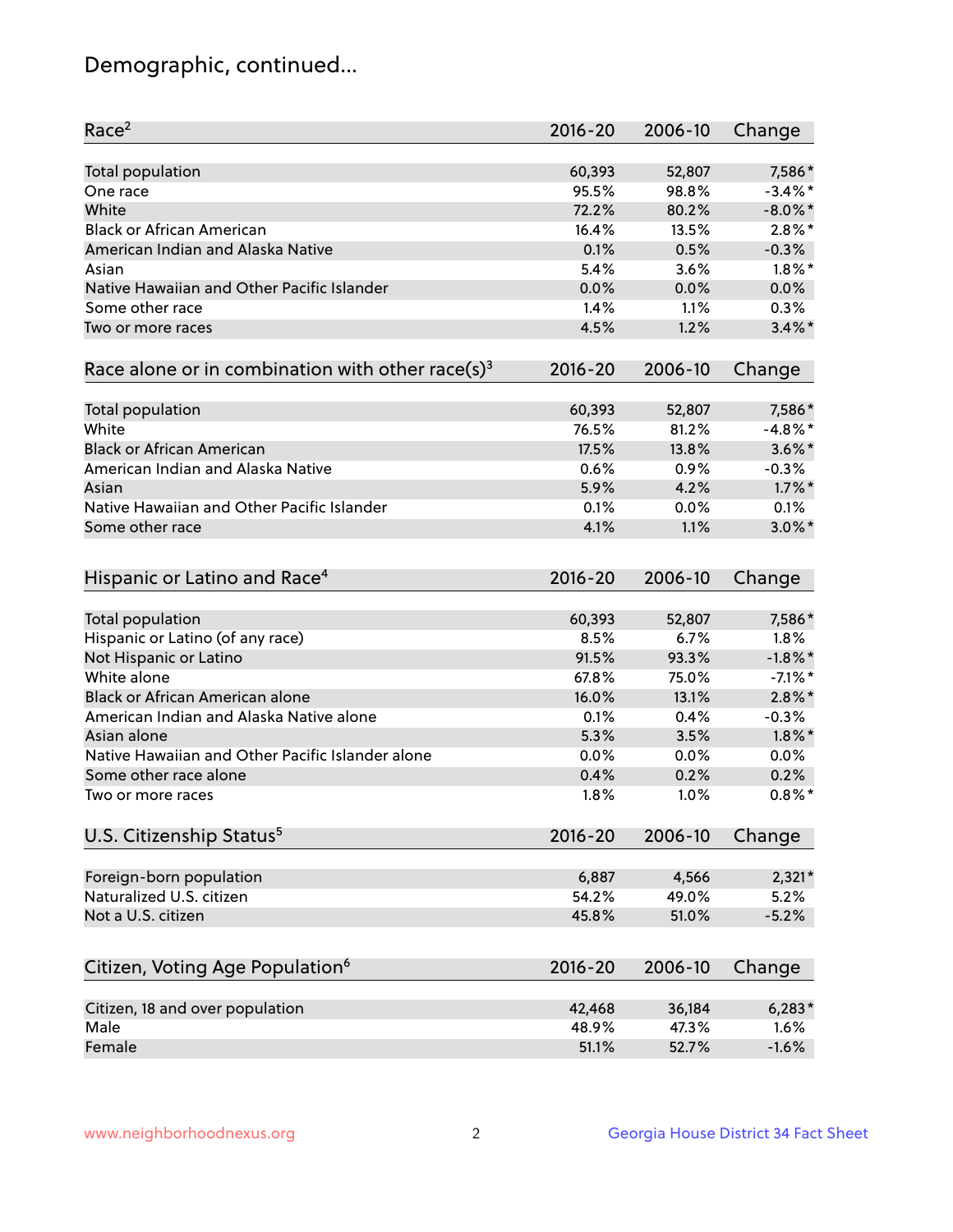#### Economic

| Income <sup>7</sup>                                 | $2016 - 20$ | 2006-10 | Change     |
|-----------------------------------------------------|-------------|---------|------------|
|                                                     |             |         |            |
| All households                                      | 20,606      | 18,750  | 1,855*     |
| Less than \$10,000                                  | 2.3%        | 3.3%    | $-1.0%$    |
| \$10,000 to \$14,999                                | 1.0%        | 2.1%    | $-1.1\%$ * |
| \$15,000 to \$24,999                                | 4.4%        | 4.9%    | $-0.5%$    |
| \$25,000 to \$34,999                                | 4.9%        | 6.2%    | $-1.3%$    |
| \$35,000 to \$49,999                                | 7.2%        | 9.0%    | $-1.8%$    |
| \$50,000 to \$74,999                                | 12.3%       | 16.8%   | $-4.6\%$ * |
| \$75,000 to \$99,999                                | 13.3%       | 16.1%   | $-2.8\%$ * |
| \$100,000 to \$149,999                              | 21.4%       | 21.9%   | $-0.5%$    |
| \$150,000 to \$199,999                              | 15.0%       | 10.5%   | 4.5%*      |
| \$200,000 or more                                   | 18.1%       | 9.1%    | $9.0\%$ *  |
| Median household income (dollars)                   | 109,750     | 86,779  | 22,971*    |
| Mean household income (dollars)                     | 135,506     | 107,241 | 28,265*    |
| With earnings                                       | 86.5%       | 88.3%   | $-1.8%$    |
| Mean earnings (dollars)                             | 135,025     | 105,729 | 29,295*    |
| <b>With Social Security</b>                         | 26.2%       | 19.5%   | $6.8\%$ *  |
| Mean Social Security income (dollars)               | 23,854      | 18,731  | $5,123*$   |
| With retirement income                              | 22.0%       | 16.1%   | 5.9%*      |
| Mean retirement income (dollars)                    | 27,654      | 28,275  | $-620$     |
| With Supplemental Security Income                   | $3.8\%$     | 1.4%    | $2.4\%$ *  |
| Mean Supplemental Security Income (dollars)         | 6,867       | 8,534   | $-1,667*$  |
| With cash public assistance income                  | 0.7%        | $1.0\%$ | $-0.2%$    |
| Mean cash public assistance income (dollars)        | $\pmb{0}$   | 4,992   | $-4,992$   |
| With Food Stamp/SNAP benefits in the past 12 months | 3.8%        | 2.9%    | 0.9%       |
|                                                     |             |         |            |
| Families                                            | 16,676      | 14,487  | $2,189*$   |
| Less than \$10,000                                  | 1.4%        | 2.8%    | $-1.5%$    |
| \$10,000 to \$14,999                                | 0.5%        | 1.1%    | $-0.6%$    |
| \$15,000 to \$24,999                                | 3.0%        | 2.9%    | 0.1%       |
| \$25,000 to \$34,999                                | 2.6%        | 4.1%    | $-1.5%$    |
| \$35,000 to \$49,999                                | 6.1%        | 8.2%    | $-2.1%$    |
| \$50,000 to \$74,999                                | 11.6%       | 15.3%   | $-3.7\%$ * |
| \$75,000 to \$99,999                                | 13.6%       | 16.3%   | $-2.7%$    |
| \$100,000 to \$149,999                              | 23.1%       | 25.9%   | $-2.9%$    |
| \$150,000 to \$199,999                              | 17.0%       | 12.1%   | 4.8%*      |
| \$200,000 or more                                   | 21.1%       | 11.1%   | $10.1\%$ * |
| Median family income (dollars)                      | 122,377     | 98,651  | 23,725*    |
| Mean family income (dollars)                        | 149,324     | 119,989 | 29,335*    |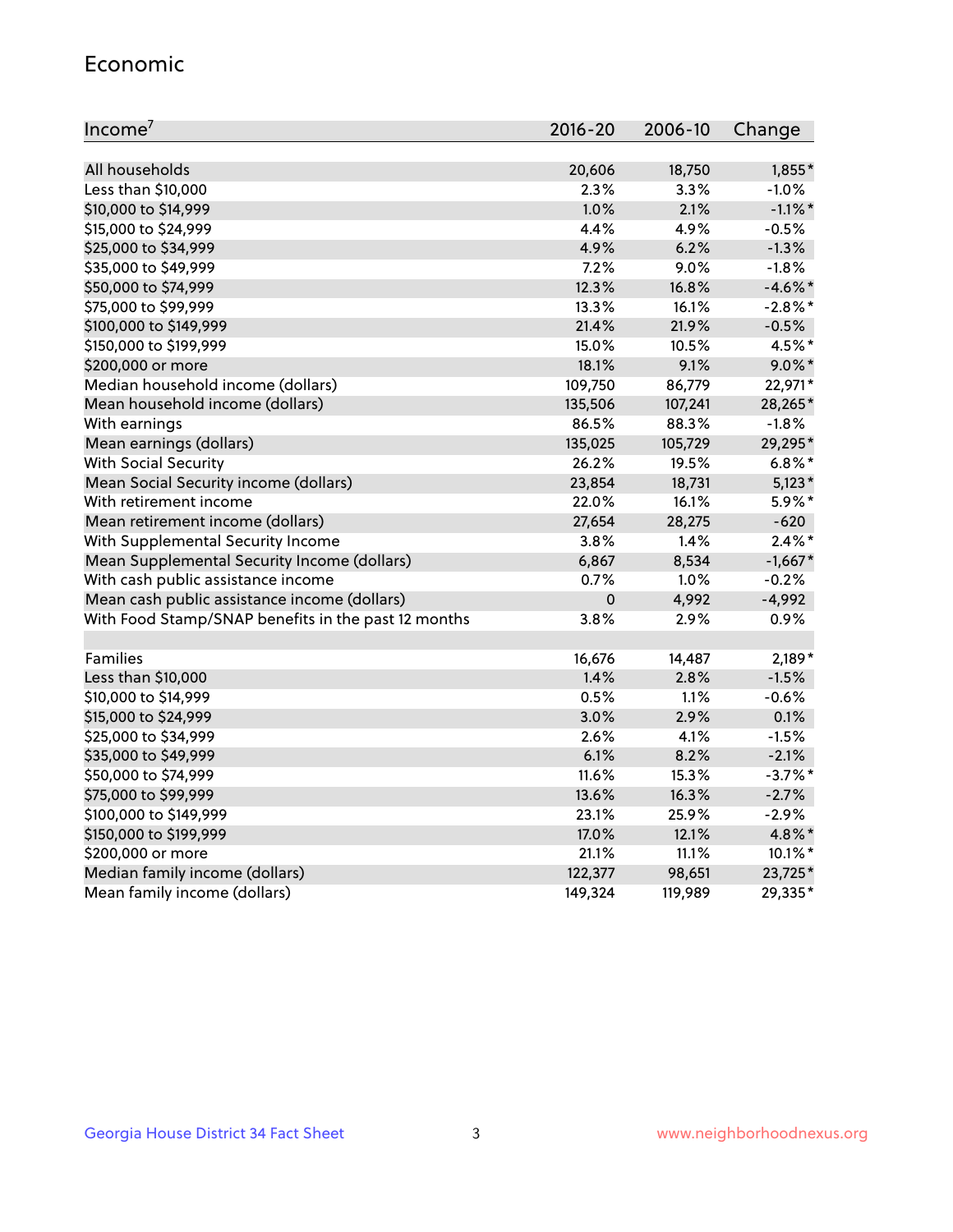## Economic, continued...

| Income, continued <sup>8</sup>                                        | $2016 - 20$ | 2006-10       | Change              |
|-----------------------------------------------------------------------|-------------|---------------|---------------------|
|                                                                       |             |               |                     |
| Nonfamily households                                                  | 3,930       | 4,264         | $-334$              |
| Median nonfamily income (dollars)                                     | 49,642      | 50,929        | $-1,287$            |
| Mean nonfamily income (dollars)                                       | 69,166      | 62,136        | 7,030               |
| Median earnings for workers (dollars)                                 | 48,741      | 41,555        | 7,185*              |
| Median earnings for male full-time, year-round workers                | 79,433      | 71,735        | 7,698*              |
| (dollars)                                                             |             |               |                     |
| Median earnings for female full-time, year-round workers<br>(dollars) | 59,204      | 44,966        | 14,238*             |
| Per capita income (dollars)                                           | 46,223      | 38,440        | 7,783*              |
|                                                                       |             |               |                     |
| Families and People Below Poverty Level <sup>9</sup>                  | 2016-20     | 2006-10       | Change              |
|                                                                       |             |               |                     |
| <b>All families</b>                                                   | 3.8%        | 5.5%          | $-1.8%$             |
| With related children under 18 years                                  | 5.8%        | 8.1%          | $-2.3%$             |
| With related children under 5 years only                              | 5.6%        | 8.0%          | $-2.4%$             |
| Married couple families                                               | 1.9%        | 3.2%          | $-1.3%$             |
| With related children under 18 years                                  | 3.2%        | 4.8%          | $-1.6%$             |
| With related children under 5 years only                              | 2.1%        | 5.0%          | $-2.9%$             |
| Families with female householder, no husband present                  | 14.6%       | 19.7%         | $-5.1%$             |
| With related children under 18 years                                  | 18.4%       | 27.6%         | $-9.2%$             |
| With related children under 5 years only                              | 32.7%       | 15.5%         | 17.2%               |
| All people                                                            | 4.8%        | 6.6%          | $-1.8%$             |
| Under 18 years                                                        | 5.8%        | 9.5%          | $-3.8%$             |
| Related children under 18 years                                       | 5.5%        | 9.5%          | $-4.0%$             |
| Related children under 5 years                                        | 4.7%        | 11.5%         | $-6.8%$             |
|                                                                       | 5.7%        | 8.9%          | $-3.2%$             |
| Related children 5 to 17 years                                        | 4.4%        |               |                     |
| 18 years and over                                                     |             | 5.5%          | $-1.0%$             |
| 18 to 64 years                                                        | 4.5%        | 5.6%          | $-1.1%$             |
| 65 years and over                                                     | 3.9%        | 4.4%          | $-0.4%$             |
| People in families                                                    | 3.6%        | 6.3%          | $-2.6%$             |
| Unrelated individuals 15 years and over                               | 15.0%       | 9.3%          | 5.7%                |
| Non-Hispanic white people                                             | 4.0%        | 3.6%          | 0.3%                |
| Black or African-American people                                      | 3.2%        |               | $-9.1%$             |
|                                                                       | $0.9\%$     | 12.3%<br>2.1% |                     |
| Asian people<br>Hispanic or Latino people                             | 12.8%       |               | $-1.2%$<br>$-18.8%$ |
|                                                                       |             | 31.6%         |                     |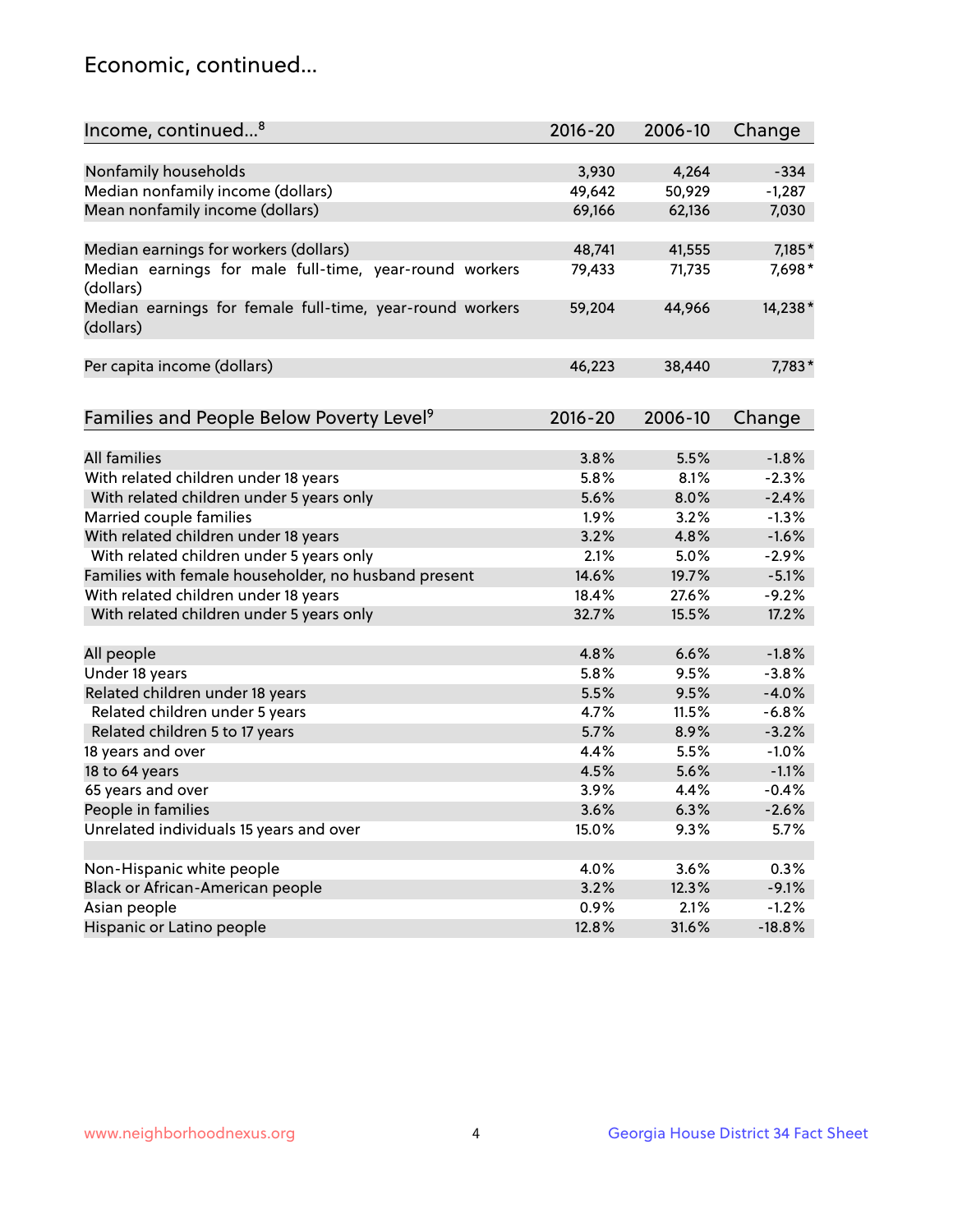## Employment

| Employment Status <sup>10</sup>                               | $2016 - 20$ | 2006-10 | Change     |
|---------------------------------------------------------------|-------------|---------|------------|
|                                                               |             |         |            |
| Population 16 years and over                                  | 47,287      | 40,362  | $6,924*$   |
| In labor force                                                | 67.2%       | 71.8%   | $-4.7%$ *  |
| Civilian labor force                                          | 66.6%       | 71.7%   | $-5.1\%$ * |
| Employed                                                      | 64.5%       | 66.1%   | $-1.6%$    |
| Unemployed                                                    | 2.1%        | 5.6%    | $-3.5%$    |
| <b>Armed Forces</b>                                           | 0.6%        | 0.2%    | 0.4%       |
| Not in labor force                                            | 32.8%       | 28.2%   | 4.7%*      |
| Civilian labor force                                          | 31,498      | 28,932  | $2,567*$   |
| <b>Unemployment Rate</b>                                      | 3.2%        | 7.8%    | $-4.6%$    |
|                                                               |             |         |            |
| Females 16 years and over                                     | 24,139      | 21,354  | 2,785*     |
| In labor force                                                | 59.0%       | 63.6%   | $-4.6%$    |
| Civilian labor force                                          | 58.5%       | 63.5%   | $-5.0%$    |
| Employed                                                      | 56.6%       | 58.3%   | $-1.8%$    |
| Own children of the householder under 6 years                 | 4,140       | 4,213   | $-73$      |
|                                                               | 68.3%       | 55.8%   | 12.5%      |
| All parents in family in labor force                          |             |         |            |
| Own children of the householder 6 to 17 years                 | 10,148      | 9,917   | 231        |
| All parents in family in labor force                          | 66.4%       | 69.2%   | $-2.8%$    |
|                                                               |             |         |            |
| Industry <sup>11</sup>                                        | $2016 - 20$ | 2006-10 | Change     |
|                                                               |             |         |            |
| Civilian employed population 16 years and over                | 30,499      | 26,677  | 3,822*     |
| Agriculture, forestry, fishing and hunting, and mining        | $0.3\%$     | 0.2%    | 0.0%       |
| Construction                                                  | 7.4%        | 6.4%    | 1.0%       |
| Manufacturing                                                 | 8.4%        | 9.7%    | $-1.3%$    |
| Wholesale trade                                               | 3.7%        | 4.5%    | $-0.8%$    |
| Retail trade                                                  | 11.7%       | 11.9%   | $-0.2%$    |
| Transportation and warehousing, and utilities                 | 4.7%        | 5.7%    | $-1.1%$    |
| Information                                                   | 3.5%        | 4.0%    | $-0.5%$    |
| Finance and insurance, and real estate and rental and leasing | 8.7%        | 9.3%    | $-0.6%$    |
| Professional, scientific, and management, and administrative  | 16.7%       | 13.2%   | $3.5%$ *   |
| and waste management services                                 |             |         |            |
| Educational services, and health care and social assistance   | 19.6%       | 19.7%   | $-0.2%$    |
| Arts, entertainment, and recreation, and accommodation and    | 7.6%        | 7.4%    | 0.2%       |
| food services                                                 |             |         |            |
| Other services, except public administration                  | 5.5%        | 4.6%    | 0.9%       |
| Public administration                                         | 2.4%        | 3.4%    | $-1.1%$    |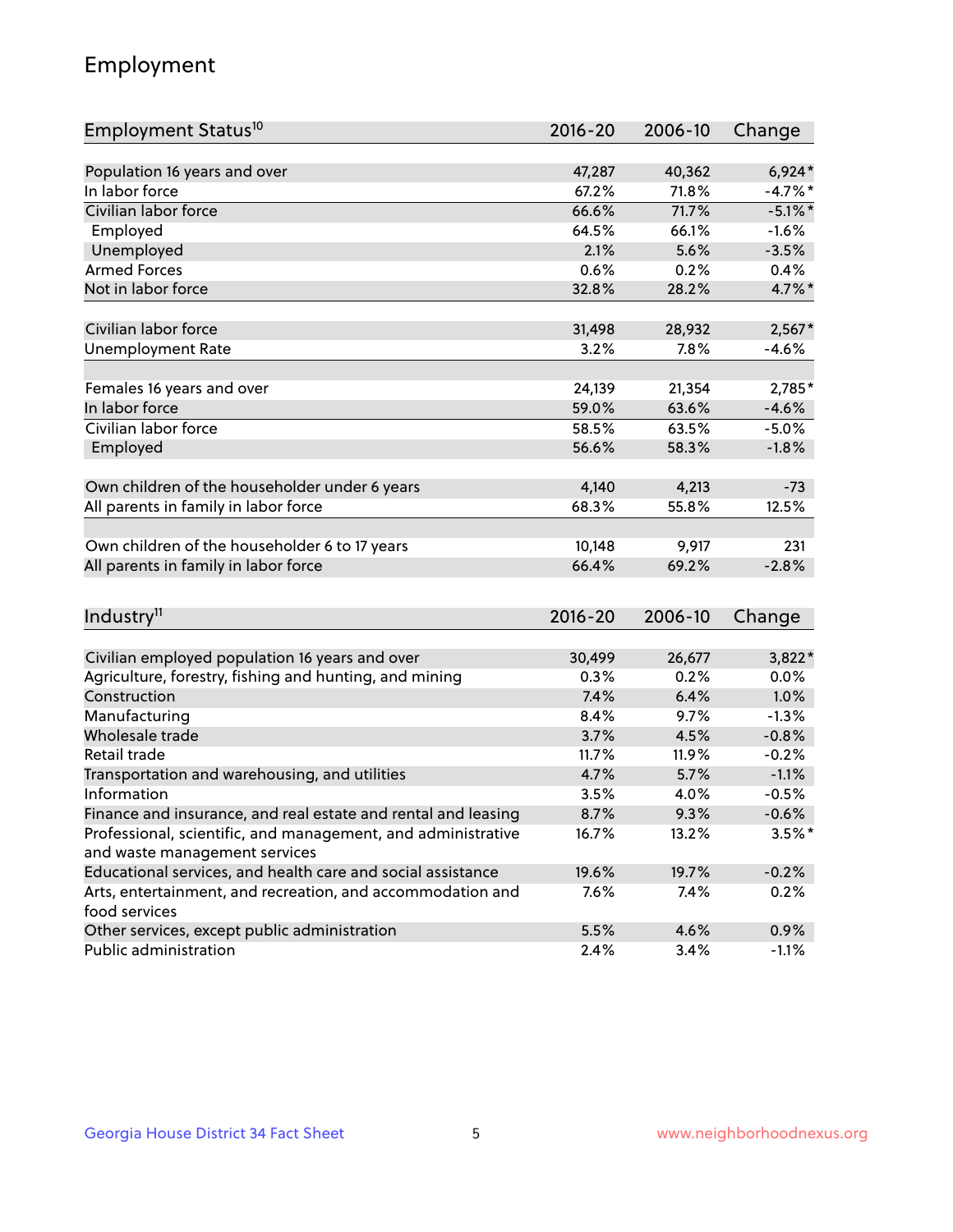## Employment, continued...

| Civilian employed population 16 years and over<br>3,822*<br>30,499<br>26,677<br>Management, business, science, and arts occupations<br>$3.8\%$ *<br>50.9%<br>47.2%<br>11.0%<br>11.3%<br>$-0.3%$<br>Service occupations<br>Sales and office occupations<br>$-6.2\%$ *<br>23.1%<br>29.3%<br>6.2%<br>5.6%<br>0.5%<br>Natural<br>and<br>resources,<br>construction,<br>maintenance<br>6.6%<br>$2.2\%$ *<br>8.8%<br>$2016 - 20$<br>2006-10<br>Change<br>Civilian employed population 16 years and over<br>26,677<br>3,822*<br>30,499<br>Private wage and salary workers<br>84.5%<br>81.6%<br>2.9%<br>$-3.7%$ *<br>Government workers<br>9.8%<br>13.5%<br>Self-employed in own not incorporated business workers<br>5.7%<br>0.9%<br>4.7%<br>Unpaid family workers<br>$-0.1%$<br>0.0%<br>0.1%<br>2019<br>2010<br>Change<br>Total Jobs in district<br>11,400<br>9,089<br>2,311<br>Held by residents of district<br>9.4%<br>10.3%<br>$-0.9%$<br>0.9%<br>90.6%<br>89.7%<br>2019<br>2010<br>Change<br>Total Jobs in district<br>11,400<br>9,089<br>2,311<br>Goods Producing sectors<br>13.3%<br>11.7%<br>1.6%<br>4.5%<br>Trade, Transportation, and Utilities sectors<br>25.3%<br>20.8%<br>All Other Services sectors<br>61.4%<br>67.5%<br>$-6.1%$<br>Total Jobs in district held by district residents<br>1,077<br>939<br>138<br><b>Goods Producing sectors</b><br>11.3%<br>8.9%<br>2.4%<br>Trade, Transportation, and Utilities sectors<br>15.0%<br>10.6%<br>4.4%<br>$-6.8%$<br>73.6%<br>80.4%<br>2019<br>2010<br>Change<br>Total Jobs in district<br>11,400<br>9,089<br>2,311<br>Jobs with earnings \$1250/month or less<br>28.3%<br>34.1%<br>$-5.7%$<br>Jobs with earnings \$1251/month to \$3333/month<br>$-5.1%$<br>33.2%<br>38.3%<br>Jobs with earnings greater than \$3333/month<br>10.8%<br>38.5%<br>27.7% | Occupation <sup>12</sup>                                    | $2016 - 20$ | 2006-10 | Change |
|----------------------------------------------------------------------------------------------------------------------------------------------------------------------------------------------------------------------------------------------------------------------------------------------------------------------------------------------------------------------------------------------------------------------------------------------------------------------------------------------------------------------------------------------------------------------------------------------------------------------------------------------------------------------------------------------------------------------------------------------------------------------------------------------------------------------------------------------------------------------------------------------------------------------------------------------------------------------------------------------------------------------------------------------------------------------------------------------------------------------------------------------------------------------------------------------------------------------------------------------------------------------------------------------------------------------------------------------------------------------------------------------------------------------------------------------------------------------------------------------------------------------------------------------------------------------------------------------------------------------------------------------------------------------------------------------------------------------------------------------------------------------------------------------------------|-------------------------------------------------------------|-------------|---------|--------|
|                                                                                                                                                                                                                                                                                                                                                                                                                                                                                                                                                                                                                                                                                                                                                                                                                                                                                                                                                                                                                                                                                                                                                                                                                                                                                                                                                                                                                                                                                                                                                                                                                                                                                                                                                                                                          |                                                             |             |         |        |
|                                                                                                                                                                                                                                                                                                                                                                                                                                                                                                                                                                                                                                                                                                                                                                                                                                                                                                                                                                                                                                                                                                                                                                                                                                                                                                                                                                                                                                                                                                                                                                                                                                                                                                                                                                                                          |                                                             |             |         |        |
|                                                                                                                                                                                                                                                                                                                                                                                                                                                                                                                                                                                                                                                                                                                                                                                                                                                                                                                                                                                                                                                                                                                                                                                                                                                                                                                                                                                                                                                                                                                                                                                                                                                                                                                                                                                                          |                                                             |             |         |        |
|                                                                                                                                                                                                                                                                                                                                                                                                                                                                                                                                                                                                                                                                                                                                                                                                                                                                                                                                                                                                                                                                                                                                                                                                                                                                                                                                                                                                                                                                                                                                                                                                                                                                                                                                                                                                          |                                                             |             |         |        |
|                                                                                                                                                                                                                                                                                                                                                                                                                                                                                                                                                                                                                                                                                                                                                                                                                                                                                                                                                                                                                                                                                                                                                                                                                                                                                                                                                                                                                                                                                                                                                                                                                                                                                                                                                                                                          |                                                             |             |         |        |
|                                                                                                                                                                                                                                                                                                                                                                                                                                                                                                                                                                                                                                                                                                                                                                                                                                                                                                                                                                                                                                                                                                                                                                                                                                                                                                                                                                                                                                                                                                                                                                                                                                                                                                                                                                                                          | occupations                                                 |             |         |        |
|                                                                                                                                                                                                                                                                                                                                                                                                                                                                                                                                                                                                                                                                                                                                                                                                                                                                                                                                                                                                                                                                                                                                                                                                                                                                                                                                                                                                                                                                                                                                                                                                                                                                                                                                                                                                          | Production, transportation, and material moving occupations |             |         |        |
|                                                                                                                                                                                                                                                                                                                                                                                                                                                                                                                                                                                                                                                                                                                                                                                                                                                                                                                                                                                                                                                                                                                                                                                                                                                                                                                                                                                                                                                                                                                                                                                                                                                                                                                                                                                                          | Class of Worker <sup>13</sup>                               |             |         |        |
|                                                                                                                                                                                                                                                                                                                                                                                                                                                                                                                                                                                                                                                                                                                                                                                                                                                                                                                                                                                                                                                                                                                                                                                                                                                                                                                                                                                                                                                                                                                                                                                                                                                                                                                                                                                                          |                                                             |             |         |        |
|                                                                                                                                                                                                                                                                                                                                                                                                                                                                                                                                                                                                                                                                                                                                                                                                                                                                                                                                                                                                                                                                                                                                                                                                                                                                                                                                                                                                                                                                                                                                                                                                                                                                                                                                                                                                          |                                                             |             |         |        |
|                                                                                                                                                                                                                                                                                                                                                                                                                                                                                                                                                                                                                                                                                                                                                                                                                                                                                                                                                                                                                                                                                                                                                                                                                                                                                                                                                                                                                                                                                                                                                                                                                                                                                                                                                                                                          |                                                             |             |         |        |
|                                                                                                                                                                                                                                                                                                                                                                                                                                                                                                                                                                                                                                                                                                                                                                                                                                                                                                                                                                                                                                                                                                                                                                                                                                                                                                                                                                                                                                                                                                                                                                                                                                                                                                                                                                                                          |                                                             |             |         |        |
|                                                                                                                                                                                                                                                                                                                                                                                                                                                                                                                                                                                                                                                                                                                                                                                                                                                                                                                                                                                                                                                                                                                                                                                                                                                                                                                                                                                                                                                                                                                                                                                                                                                                                                                                                                                                          |                                                             |             |         |        |
|                                                                                                                                                                                                                                                                                                                                                                                                                                                                                                                                                                                                                                                                                                                                                                                                                                                                                                                                                                                                                                                                                                                                                                                                                                                                                                                                                                                                                                                                                                                                                                                                                                                                                                                                                                                                          |                                                             |             |         |        |
|                                                                                                                                                                                                                                                                                                                                                                                                                                                                                                                                                                                                                                                                                                                                                                                                                                                                                                                                                                                                                                                                                                                                                                                                                                                                                                                                                                                                                                                                                                                                                                                                                                                                                                                                                                                                          | Job Flows <sup>14</sup>                                     |             |         |        |
|                                                                                                                                                                                                                                                                                                                                                                                                                                                                                                                                                                                                                                                                                                                                                                                                                                                                                                                                                                                                                                                                                                                                                                                                                                                                                                                                                                                                                                                                                                                                                                                                                                                                                                                                                                                                          |                                                             |             |         |        |
|                                                                                                                                                                                                                                                                                                                                                                                                                                                                                                                                                                                                                                                                                                                                                                                                                                                                                                                                                                                                                                                                                                                                                                                                                                                                                                                                                                                                                                                                                                                                                                                                                                                                                                                                                                                                          |                                                             |             |         |        |
|                                                                                                                                                                                                                                                                                                                                                                                                                                                                                                                                                                                                                                                                                                                                                                                                                                                                                                                                                                                                                                                                                                                                                                                                                                                                                                                                                                                                                                                                                                                                                                                                                                                                                                                                                                                                          |                                                             |             |         |        |
|                                                                                                                                                                                                                                                                                                                                                                                                                                                                                                                                                                                                                                                                                                                                                                                                                                                                                                                                                                                                                                                                                                                                                                                                                                                                                                                                                                                                                                                                                                                                                                                                                                                                                                                                                                                                          | Held by non-residents of district                           |             |         |        |
|                                                                                                                                                                                                                                                                                                                                                                                                                                                                                                                                                                                                                                                                                                                                                                                                                                                                                                                                                                                                                                                                                                                                                                                                                                                                                                                                                                                                                                                                                                                                                                                                                                                                                                                                                                                                          | Jobs by Industry Sector <sup>15</sup>                       |             |         |        |
|                                                                                                                                                                                                                                                                                                                                                                                                                                                                                                                                                                                                                                                                                                                                                                                                                                                                                                                                                                                                                                                                                                                                                                                                                                                                                                                                                                                                                                                                                                                                                                                                                                                                                                                                                                                                          |                                                             |             |         |        |
|                                                                                                                                                                                                                                                                                                                                                                                                                                                                                                                                                                                                                                                                                                                                                                                                                                                                                                                                                                                                                                                                                                                                                                                                                                                                                                                                                                                                                                                                                                                                                                                                                                                                                                                                                                                                          |                                                             |             |         |        |
|                                                                                                                                                                                                                                                                                                                                                                                                                                                                                                                                                                                                                                                                                                                                                                                                                                                                                                                                                                                                                                                                                                                                                                                                                                                                                                                                                                                                                                                                                                                                                                                                                                                                                                                                                                                                          |                                                             |             |         |        |
|                                                                                                                                                                                                                                                                                                                                                                                                                                                                                                                                                                                                                                                                                                                                                                                                                                                                                                                                                                                                                                                                                                                                                                                                                                                                                                                                                                                                                                                                                                                                                                                                                                                                                                                                                                                                          |                                                             |             |         |        |
|                                                                                                                                                                                                                                                                                                                                                                                                                                                                                                                                                                                                                                                                                                                                                                                                                                                                                                                                                                                                                                                                                                                                                                                                                                                                                                                                                                                                                                                                                                                                                                                                                                                                                                                                                                                                          |                                                             |             |         |        |
|                                                                                                                                                                                                                                                                                                                                                                                                                                                                                                                                                                                                                                                                                                                                                                                                                                                                                                                                                                                                                                                                                                                                                                                                                                                                                                                                                                                                                                                                                                                                                                                                                                                                                                                                                                                                          |                                                             |             |         |        |
|                                                                                                                                                                                                                                                                                                                                                                                                                                                                                                                                                                                                                                                                                                                                                                                                                                                                                                                                                                                                                                                                                                                                                                                                                                                                                                                                                                                                                                                                                                                                                                                                                                                                                                                                                                                                          |                                                             |             |         |        |
|                                                                                                                                                                                                                                                                                                                                                                                                                                                                                                                                                                                                                                                                                                                                                                                                                                                                                                                                                                                                                                                                                                                                                                                                                                                                                                                                                                                                                                                                                                                                                                                                                                                                                                                                                                                                          |                                                             |             |         |        |
|                                                                                                                                                                                                                                                                                                                                                                                                                                                                                                                                                                                                                                                                                                                                                                                                                                                                                                                                                                                                                                                                                                                                                                                                                                                                                                                                                                                                                                                                                                                                                                                                                                                                                                                                                                                                          | All Other Services sectors                                  |             |         |        |
|                                                                                                                                                                                                                                                                                                                                                                                                                                                                                                                                                                                                                                                                                                                                                                                                                                                                                                                                                                                                                                                                                                                                                                                                                                                                                                                                                                                                                                                                                                                                                                                                                                                                                                                                                                                                          |                                                             |             |         |        |
|                                                                                                                                                                                                                                                                                                                                                                                                                                                                                                                                                                                                                                                                                                                                                                                                                                                                                                                                                                                                                                                                                                                                                                                                                                                                                                                                                                                                                                                                                                                                                                                                                                                                                                                                                                                                          | Jobs by Earnings <sup>16</sup>                              |             |         |        |
|                                                                                                                                                                                                                                                                                                                                                                                                                                                                                                                                                                                                                                                                                                                                                                                                                                                                                                                                                                                                                                                                                                                                                                                                                                                                                                                                                                                                                                                                                                                                                                                                                                                                                                                                                                                                          |                                                             |             |         |        |
|                                                                                                                                                                                                                                                                                                                                                                                                                                                                                                                                                                                                                                                                                                                                                                                                                                                                                                                                                                                                                                                                                                                                                                                                                                                                                                                                                                                                                                                                                                                                                                                                                                                                                                                                                                                                          |                                                             |             |         |        |
|                                                                                                                                                                                                                                                                                                                                                                                                                                                                                                                                                                                                                                                                                                                                                                                                                                                                                                                                                                                                                                                                                                                                                                                                                                                                                                                                                                                                                                                                                                                                                                                                                                                                                                                                                                                                          |                                                             |             |         |        |
|                                                                                                                                                                                                                                                                                                                                                                                                                                                                                                                                                                                                                                                                                                                                                                                                                                                                                                                                                                                                                                                                                                                                                                                                                                                                                                                                                                                                                                                                                                                                                                                                                                                                                                                                                                                                          |                                                             |             |         |        |
|                                                                                                                                                                                                                                                                                                                                                                                                                                                                                                                                                                                                                                                                                                                                                                                                                                                                                                                                                                                                                                                                                                                                                                                                                                                                                                                                                                                                                                                                                                                                                                                                                                                                                                                                                                                                          |                                                             |             |         |        |
|                                                                                                                                                                                                                                                                                                                                                                                                                                                                                                                                                                                                                                                                                                                                                                                                                                                                                                                                                                                                                                                                                                                                                                                                                                                                                                                                                                                                                                                                                                                                                                                                                                                                                                                                                                                                          | Total Jobs in district held by district residents           | 1,077       | 939     | 138    |
| 31.4%<br>$-5.9%$<br>37.3%                                                                                                                                                                                                                                                                                                                                                                                                                                                                                                                                                                                                                                                                                                                                                                                                                                                                                                                                                                                                                                                                                                                                                                                                                                                                                                                                                                                                                                                                                                                                                                                                                                                                                                                                                                                | Jobs with earnings \$1250/month or less                     |             |         |        |
| 29.0%<br>$-3.1%$<br>32.1%                                                                                                                                                                                                                                                                                                                                                                                                                                                                                                                                                                                                                                                                                                                                                                                                                                                                                                                                                                                                                                                                                                                                                                                                                                                                                                                                                                                                                                                                                                                                                                                                                                                                                                                                                                                | Jobs with earnings \$1251/month to \$3333/month             |             |         |        |
| 39.6%<br>9.0%<br>30.7%                                                                                                                                                                                                                                                                                                                                                                                                                                                                                                                                                                                                                                                                                                                                                                                                                                                                                                                                                                                                                                                                                                                                                                                                                                                                                                                                                                                                                                                                                                                                                                                                                                                                                                                                                                                   | Jobs with earnings greater than \$3333/month                |             |         |        |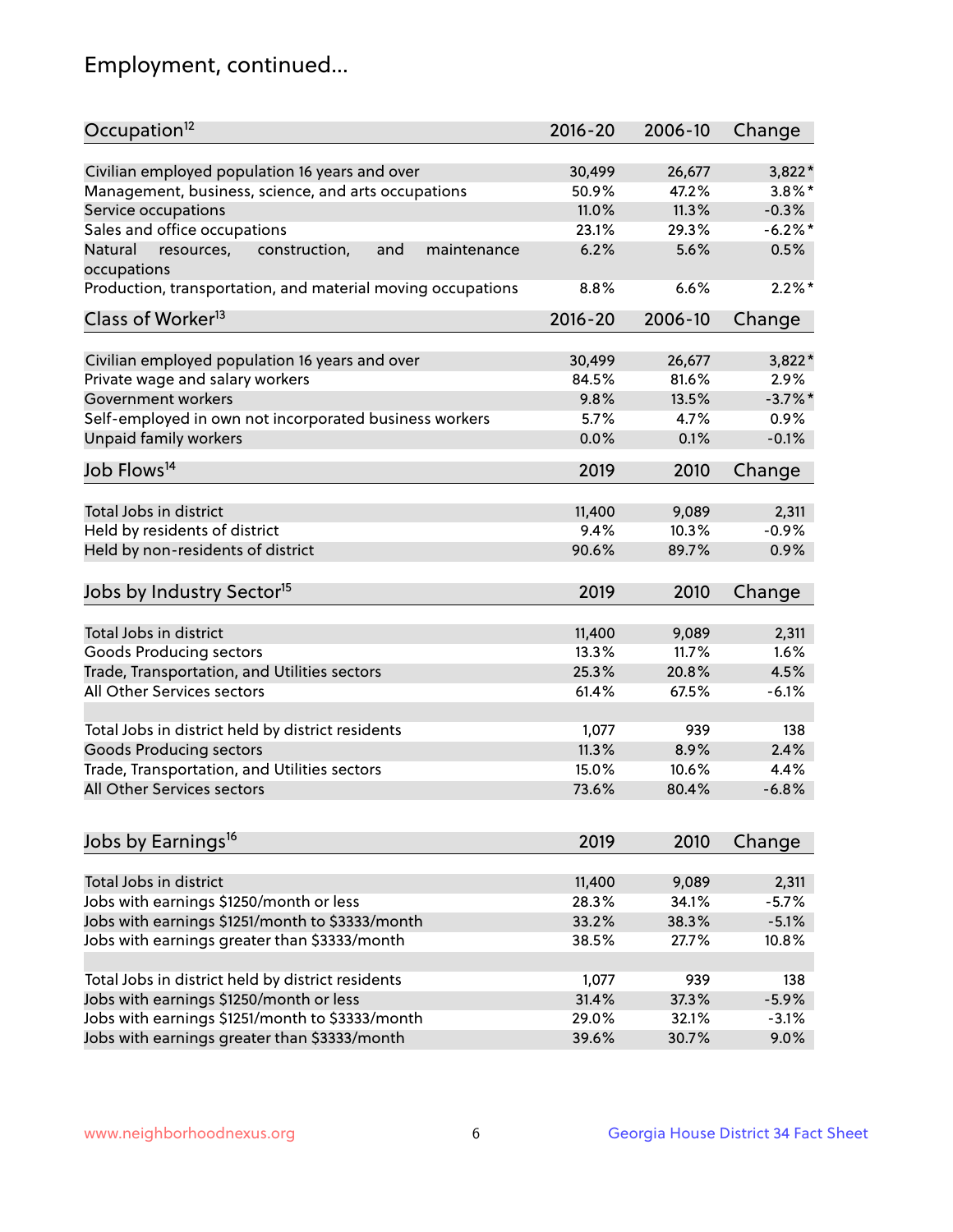## Employment, continued...

| 2019   | 2010  | Change  |
|--------|-------|---------|
|        |       |         |
| 11,400 | 9,089 | 2,311   |
| 28.0%  | 28.0% | 0.1%    |
| 50.6%  | 56.5% | $-5.9%$ |
| 21.4%  | 15.5% | 5.9%    |
|        |       |         |
| 1,077  | 939   | 138     |
| 22.3%  | 24.6% | $-2.3%$ |
| 48.7%  | 56.9% | $-8.1%$ |
| 29.0%  | 18.5% | 10.4%   |
|        |       |         |

#### Education

| School Enrollment <sup>18</sup>                | $2016 - 20$ | 2006-10  | Change   |
|------------------------------------------------|-------------|----------|----------|
|                                                |             |          |          |
| Population 3 years and over enrolled in school | 16,088      | 16,011   | 77       |
| Nursery school, preschool                      | $7.0\%$     | 7.5%     | $-0.5%$  |
| Kindergarten                                   | 4.6%        | 6.6%     | $-2.0%$  |
| Elementary school (grades 1-8)                 | 41.7%       | 38.9%    | 2.8%     |
| High school (grades 9-12)                      | 25.1%       | 23.8%    | 1.2%     |
| College or graduate school                     | 21.6%       | 23.1%    | $-1.5%$  |
| Educational Attainment <sup>19</sup>           | $2016 - 20$ | 2006-10  | Change   |
|                                                |             |          |          |
| Population 25 years and over                   | 41,026      | 33,967   | $7,059*$ |
| Less than 9th grade                            | 2.2%        | 1.7%     | 0.5%     |
| 9th to 12th grade, no diploma                  | 3.6%        | 3.6%     | $-0.1%$  |
| High school graduate (includes equivalency)    | 18.7%       | 18.6%    | 0.2%     |
| Some college, no degree                        | 17.3%       | 18.2%    | $-0.9%$  |
| Associate's degree                             | 7.1%        | 7.9%     | $-0.7%$  |
| Bachelor's degree                              | 33.0%       | 34.2%    | $-1.2%$  |
| Graduate or professional degree                | 18.0%       | $15.8\%$ | 2.2%     |
|                                                |             |          |          |
| Percent high school graduate or higher         | 94.2%       | 94.7%    | $-0.5%$  |
| Percent bachelor's degree or higher            | 51.0%       | 50.1%    | 0.9%     |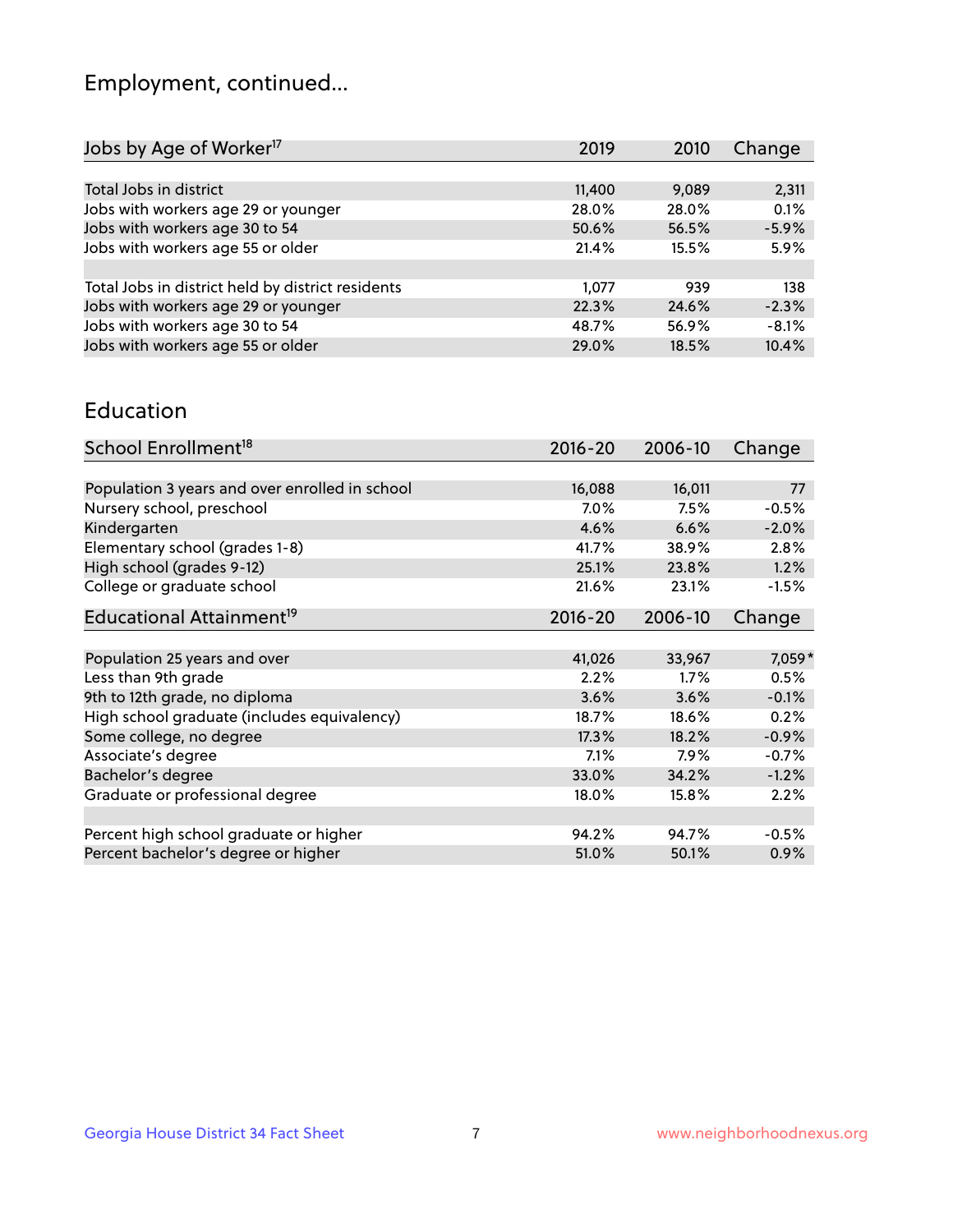## Housing

| Households by Type <sup>20</sup>                     | 2016-20 | 2006-10 | Change     |
|------------------------------------------------------|---------|---------|------------|
|                                                      |         |         |            |
| <b>Total households</b>                              | 20,606  | 18,750  | $1,855*$   |
| Family households (families)                         | 80.9%   | 77.3%   | $3.7\%$ *  |
| With own children under 18 years                     | 34.8%   | 40.1%   | $-5.2%$    |
| Married-couple family                                | 67.9%   | 65.5%   | 2.4%       |
| With own children of the householder under 18 years  | 28.5%   | 33.3%   | $-4.8\%$ * |
| Male householder, no wife present, family            | 3.0%    | 2.9%    | 0.1%       |
| With own children of the householder under 18 years  | 1.5%    | 1.3%    | 0.2%       |
| Female householder, no husband present, family       | 10.1%   | 8.9%    | 1.2%       |
| With own children of the householder under 18 years  | 4.9%    | 5.5%    | $-0.6%$    |
| Nonfamily households                                 | 19.1%   | 22.7%   | $-3.7%$ *  |
| Householder living alone                             | 15.9%   | 19.6%   | $-3.7%$ *  |
| 65 years and over                                    | 6.5%    | 5.2%    | $1.3\%$ *  |
|                                                      |         |         |            |
| Households with one or more people under 18 years    | 37.8%   | 42.2%   | $-4.4\%$ * |
| Households with one or more people 65 years and over | 26.7%   | 16.6%   | $10.1\%$ * |
|                                                      |         |         |            |
| Average household size                               | 2.92    | 2.81    | $0.12*$    |
| Average family size                                  | 3.25    | 3.26    | $-0.01$    |
| Housing Occupancy <sup>21</sup>                      | 2016-20 | 2006-10 | Change     |
|                                                      |         |         |            |
| Total housing units                                  | 21,406  | 19,867  | $1,539*$   |
| Occupied housing units                               | 96.3%   | 94.4%   | $1.9\%$ *  |
| Vacant housing units                                 | 3.7%    | 5.6%    | $-1.9%$    |
|                                                      |         |         |            |
| Homeowner vacancy rate                               | 0.6     | 2.2     | $-1.5$     |
| Rental vacancy rate                                  | 2.3     | 9.1     | $-6.8$     |
|                                                      |         |         |            |
| Units in Structure <sup>22</sup>                     | 2016-20 | 2006-10 | Change     |
| Total housing units                                  | 21,406  | 19,867  | $1,539*$   |
| 1-unit, detached                                     | 87.7%   | 85.2%   | $2.5%$ *   |
| 1-unit, attached                                     | 4.9%    | 4.2%    | 0.7%       |
| 2 units                                              | 0.1%    | 0.7%    | $-0.6%$    |
| 3 or 4 units                                         | 0.7%    | 0.3%    | 0.4%       |
| 5 to 9 units                                         | 0.8%    | 0.7%    | 0.1%       |
| 10 to 19 units                                       | 2.2%    | 3.5%    | $-1.3%$    |
| 20 or more units                                     | 2.5%    | 3.6%    | $-1.1%$    |
| Mobile home                                          | 1.1%    | 1.8%    | $-0.7%$    |
| Boat, RV, van, etc.                                  | 0.0%    | 0.0%    | 0.0%       |
|                                                      |         |         |            |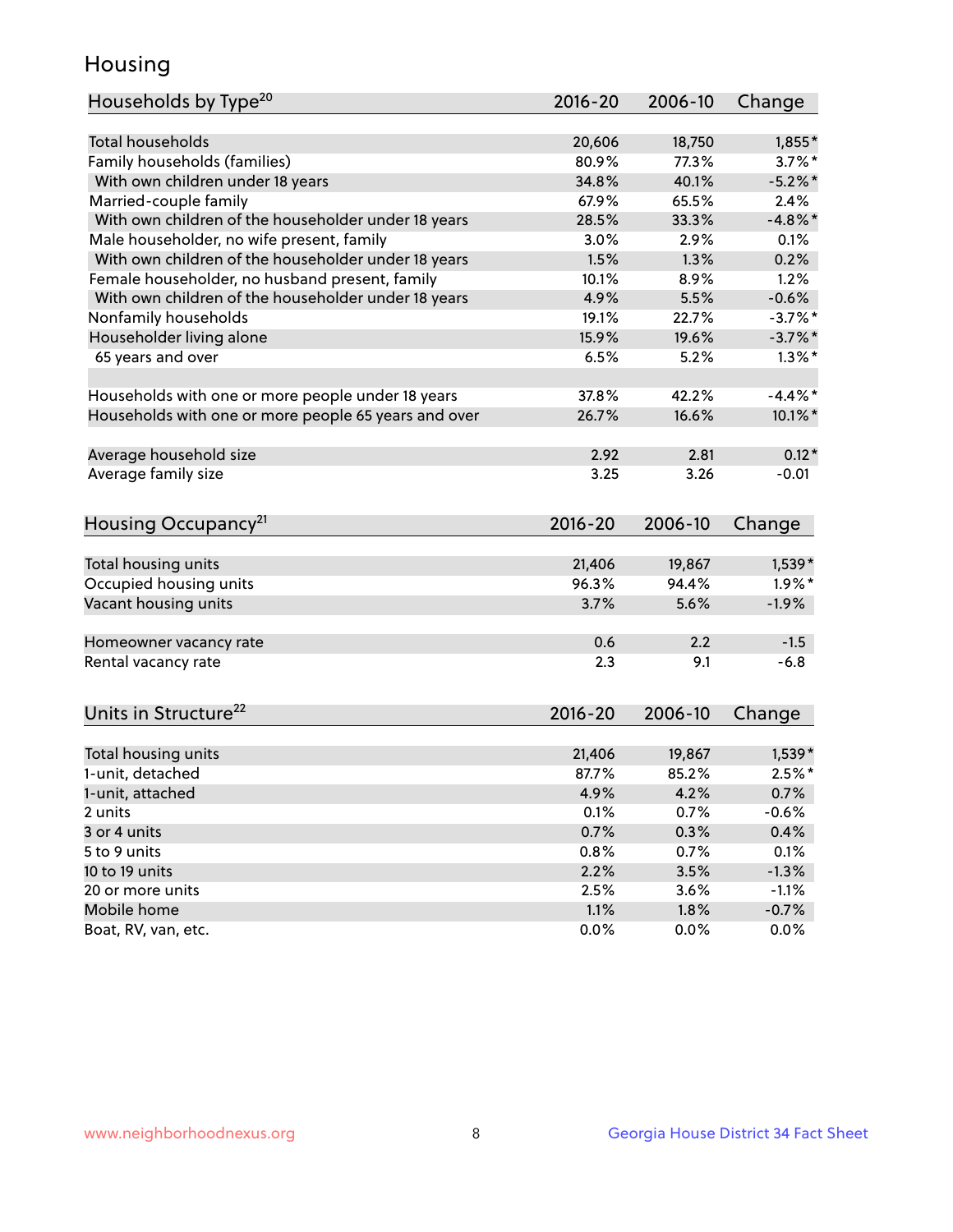## Housing, Continued...

| Year Structure Built <sup>23</sup>             | 2016-20     | 2006-10 | Change      |
|------------------------------------------------|-------------|---------|-------------|
| Total housing units                            | 21,406      | 19,867  | $1,539*$    |
| Built 2014 or later                            | 4.9%        | (X)     | (X)         |
| Built 2010 to 2013                             | 3.8%        | (X)     | (X)         |
| Built 2000 to 2009                             | 26.5%       | 25.6%   | 1.0%        |
| Built 1990 to 1999                             | 27.6%       | 33.1%   | $-5.4\%$ *  |
| Built 1980 to 1989                             | 23.1%       | 24.6%   | $-1.6%$     |
| Built 1970 to 1979                             | 9.2%        | 10.0%   | $-0.8%$     |
| Built 1960 to 1969                             | 3.0%        | 4.0%    | $-1.1%$     |
| Built 1950 to 1959                             | 0.7%        | 1.4%    | $-0.6%$     |
| Built 1940 to 1949                             | 0.3%        | 0.6%    | $-0.3%$     |
| Built 1939 or earlier                          | 0.9%        | 0.8%    | 0.2%        |
| Housing Tenure <sup>24</sup>                   | $2016 - 20$ | 2006-10 | Change      |
| Occupied housing units                         | 20,606      | 18,750  | $1,855*$    |
| Owner-occupied                                 | 87.8%       | 87.0%   | 0.8%        |
| Renter-occupied                                | 12.2%       | 13.0%   | $-0.8%$     |
| Average household size of owner-occupied unit  | 2.98        | 2.86    | $0.12*$     |
| Average household size of renter-occupied unit | 2.50        | 2.45    | 0.04        |
| Residence 1 Year Ago <sup>25</sup>             | $2016 - 20$ | 2006-10 | Change      |
| Population 1 year and over                     | 59,695      | 52,210  | 7,485*      |
| Same house                                     | 86.6%       | 88.6%   | $-2.1\%$ *  |
| Different house in the U.S.                    | 12.9%       | 11.1%   | 1.8%        |
| Same county                                    | 6.9%        | 5.8%    | 1.1%        |
| Different county                               | 6.0%        | 5.3%    | 0.7%        |
| Same state                                     | 3.3%        | 2.1%    | $1.3\%$ *   |
| Different state                                | 2.6%        | 3.2%    | $-0.6%$     |
| Abroad                                         | 0.5%        | 0.3%    | 0.2%        |
| Value of Housing Unit <sup>26</sup>            | 2016-20     | 2006-10 | Change      |
| Owner-occupied units                           | 18,094      | 16,306  | $1,787*$    |
| Less than \$50,000                             | 1.7%        | 1.6%    | 0.0%        |
| \$50,000 to \$99,999                           | 0.6%        | 1.6%    | $-1.0%$     |
| \$100,000 to \$149,999                         | 4.1%        | 11.6%   | $-7.5%$ *   |
| \$150,000 to \$199,999                         | 12.2%       | 19.1%   | $-6.9\%*$   |
| \$200,000 to \$299,999                         | 29.4%       | 34.1%   | $-4.8\%$ *  |
| \$300,000 to \$499,999                         | 36.2%       | 22.0%   | 14.2%*      |
| \$500,000 to \$999,999                         | 14.7%       | 8.5%    | $6.2\%$ *   |
| \$1,000,000 or more                            | 1.1%        | 1.3%    | $-0.3%$     |
| Median (dollars)                               | 308,613     | 239,409 | 69,204*     |
| Mortgage Status <sup>27</sup>                  | $2016 - 20$ | 2006-10 | Change      |
| Owner-occupied units                           | 18,094      | 16,306  | 1,787*      |
| Housing units with a mortgage                  | 71.9%       | 84.3%   | $-12.4\%$ * |
| Housing units without a mortgage               | 28.1%       | 15.7%   | 12.4%*      |
|                                                |             |         |             |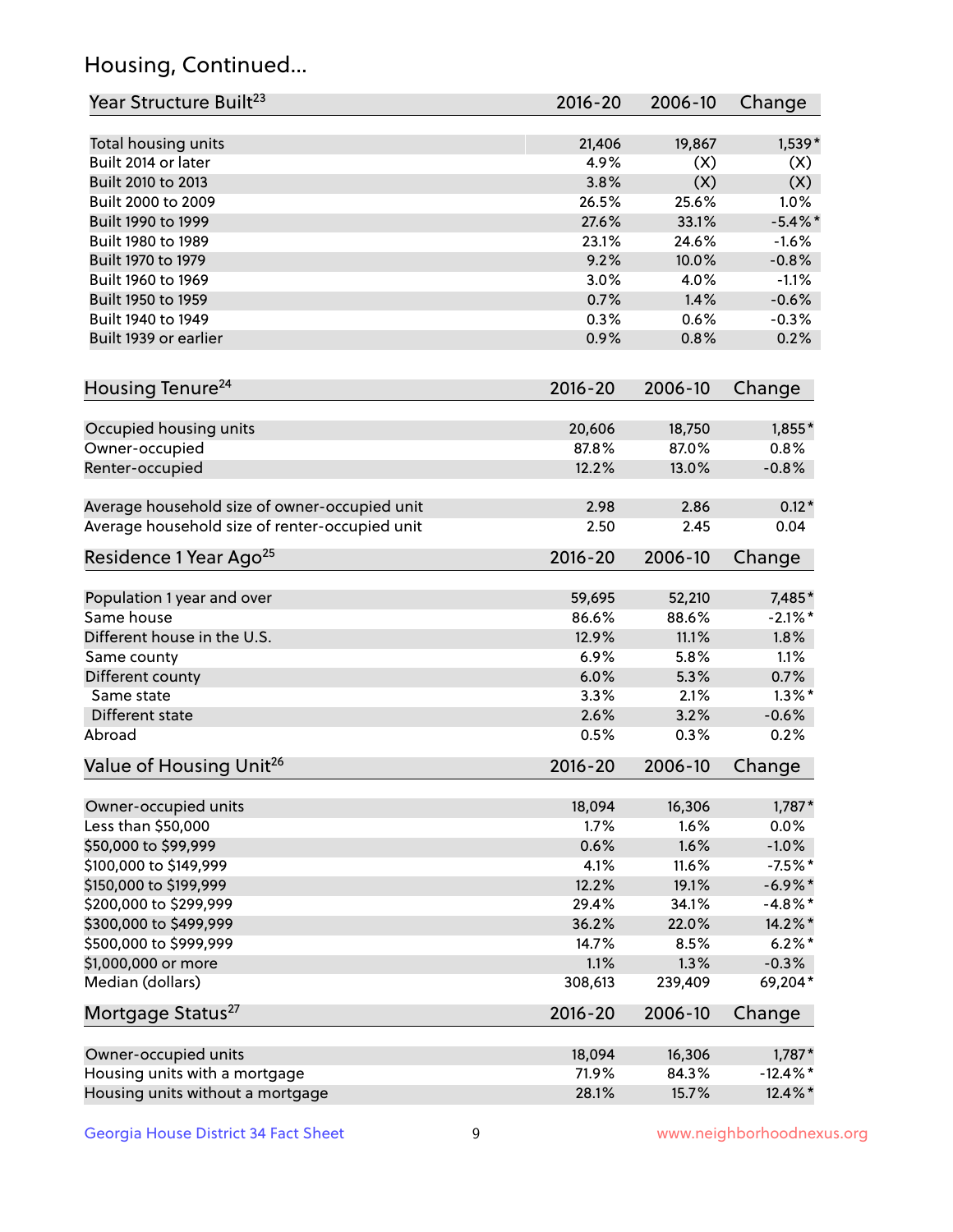## Housing, Continued...

| Selected Monthly Owner Costs <sup>28</sup>                                            | 2016-20     | 2006-10 | Change     |
|---------------------------------------------------------------------------------------|-------------|---------|------------|
| Housing units with a mortgage                                                         | 13,007      | 13,746  | $-739*$    |
| Less than \$300                                                                       | 0.0%        | 0.0%    | $-0.0\%$   |
| \$300 to \$499                                                                        | 0.8%        | 0.5%    | 0.3%       |
| \$500 to \$999                                                                        | 5.3%        | 7.8%    | $-2.5%$    |
| \$1,000 to \$1,499                                                                    | 20.4%       | 24.1%   | $-3.7\%$ * |
| \$1,500 to \$1,999                                                                    | 31.4%       | 30.1%   | 1.3%       |
| \$2,000 to \$2,999                                                                    | 27.7%       | 26.4%   | 1.3%       |
| \$3,000 or more                                                                       | 14.3%       | 11.1%   | $3.2\%$ *  |
| Median (dollars)                                                                      | 1,873       | 1,792   | $82*$      |
| Housing units without a mortgage                                                      | 5,086       | 2,560   | 2,526*     |
| Less than \$150                                                                       | 0.1%        | 0.3%    | $-0.2%$    |
| \$150 to \$249                                                                        | 3.7%        | 8.0%    | $-4.4%$    |
| \$250 to \$349                                                                        | 16.1%       | 15.4%   | 0.8%       |
| \$350 to \$499                                                                        | 25.5%       | 33.9%   | $-8.5%$    |
| \$500 to \$699                                                                        | 28.3%       | 29.9%   | $-1.7%$    |
| \$700 or more                                                                         | 26.4%       | 12.5%   | 14.0%*     |
| Median (dollars)                                                                      | 523         | 466     | $57*$      |
| Selected Monthly Owner Costs as a Percentage of<br>Household Income <sup>29</sup>     | $2016 - 20$ | 2006-10 | Change     |
| Housing units with a mortgage (excluding units where<br>SMOCAPI cannot be computed)   | 12,991      | 13,706  | $-714$     |
| Less than 20.0 percent                                                                | 52.6%       | 40.4%   | 12.1%*     |
| 20.0 to 24.9 percent                                                                  | 14.7%       | 19.6%   | $-4.9\%$ * |
| 25.0 to 29.9 percent                                                                  | 11.4%       | 9.3%    | 2.1%       |
| 30.0 to 34.9 percent                                                                  | 7.4%        | 6.9%    | 0.5%       |
| 35.0 percent or more                                                                  | 14.0%       | 23.8%   | $-9.8\%$ * |
| Not computed                                                                          | 16          | 41      | $-25$      |
| Housing unit without a mortgage (excluding units where<br>SMOCAPI cannot be computed) | 5,048       | 2,557   | $2,491*$   |
| Less than 10.0 percent                                                                | 72.7%       | 53.7%   | 19.0%      |
| 10.0 to 14.9 percent                                                                  | 10.4%       | 17.1%   | $-6.6%$    |
| 15.0 to 19.9 percent                                                                  | 6.3%        | 10.5%   | $-4.2%$    |
| 20.0 to 24.9 percent                                                                  | 2.0%        | 6.1%    | $-4.1%$    |
| 25.0 to 29.9 percent                                                                  | 1.7%        | 4.7%    | $-3.1%$    |
| 30.0 to 34.9 percent                                                                  | 1.4%        | 0.8%    | 0.6%       |
| 35.0 percent or more                                                                  | 5.5%        | 7.1%    | $-1.6%$    |
| Not computed                                                                          | 38          | 3       | 36         |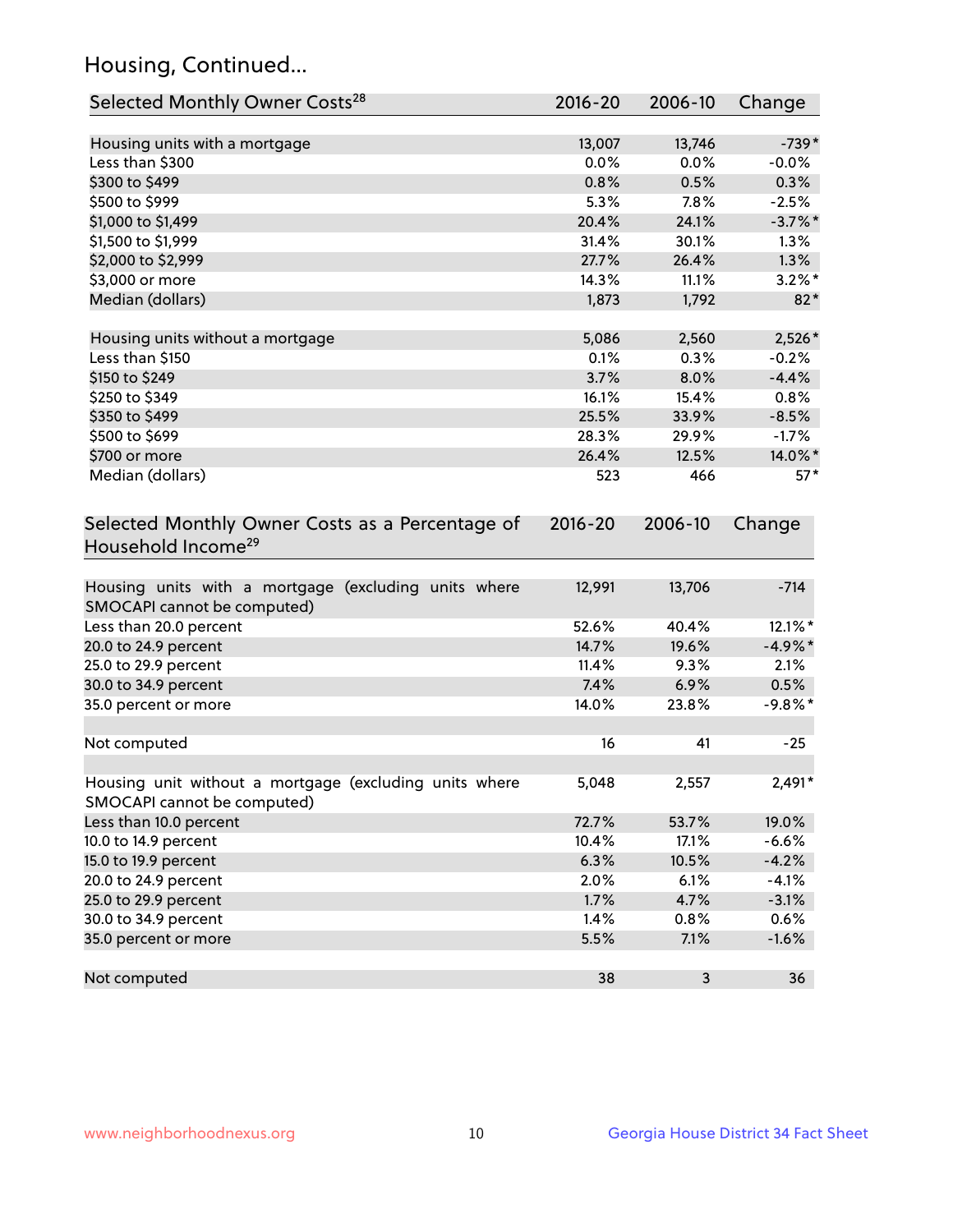## Housing, Continued...

| Gross Rent <sup>30</sup>   | 2016-20 | 2006-10 | Change   |
|----------------------------|---------|---------|----------|
|                            |         |         |          |
| Occupied units paying rent | 2,395   | 2,252   | 143      |
| Less than \$200            | 0.0%    | 0.0%    | 0.0%     |
| \$200 to \$499             | $0.0\%$ | 1.4%    | $-1.4%$  |
| \$500 to \$749             | 1.5%    | 8.5%    | $-7.0%$  |
| \$750 to \$999             | 11.4%   | 35.0%   | $-23.6%$ |
| \$1,000 to \$1,499         | 48.6%   | 44.0%   | 4.5%     |
| \$1,500 to \$1,999         | 26.9%   | 7.7%    | 19.2%*   |
| \$2,000 or more            | 11.6%   | 3.4%    | 8.2%     |
| Median (dollars)           | 1,374   | 1,300   | $74*$    |
|                            |         |         |          |
| No rent paid               | 117     | 192     | $-75$    |

| Gross Rent as a Percentage of Household Income <sup>31</sup>                   | $2016 - 20$ | 2006-10 | Change  |
|--------------------------------------------------------------------------------|-------------|---------|---------|
|                                                                                |             |         |         |
| Occupied units paying rent (excluding units where GRAPI<br>cannot be computed) | 2,366       | 2,212   | 154     |
| Less than 15.0 percent                                                         | 11.6%       | 19.1%   | $-7.5%$ |
| 15.0 to 19.9 percent                                                           | 16.3%       | 9.8%    | 6.5%    |
| 20.0 to 24.9 percent                                                           | 9.2%        | 11.5%   | $-2.3%$ |
| 25.0 to 29.9 percent                                                           | 6.5%        | 10.9%   | $-4.4%$ |
| 30.0 to 34.9 percent                                                           | 16.4%       | 8.3%    | 8.1%    |
| 35.0 percent or more                                                           | 40.1%       | 40.4%   | $-0.3%$ |
|                                                                                |             |         |         |
| Not computed                                                                   | 146         | 232     | -86     |

## Transportation

| Commuting to Work <sup>32</sup>           | 2016-20 | 2006-10 | Change    |
|-------------------------------------------|---------|---------|-----------|
|                                           |         |         |           |
| Workers 16 years and over                 | 30,336  | 26,196  | $4,140*$  |
| Car, truck, or van - drove alone          | 78.6%   | 83.1%   | $-4.5%$ * |
| Car, truck, or van - carpooled            | 5.6%    | 6.9%    | $-1.3%$   |
| Public transportation (excluding taxicab) | 0.6%    | $0.8\%$ | $-0.3%$   |
| Walked                                    | 0.1%    | 0.6%    | $-0.6%$   |
| Other means                               | 2.2%    | $0.9\%$ | $1.3\%$ * |
| Worked at home                            | 13.0%   | 7.7%    | $5.3\%$ * |
|                                           |         |         |           |
| Mean travel time to work (minutes)        | 34.9    | 32.7    | $2.2*$    |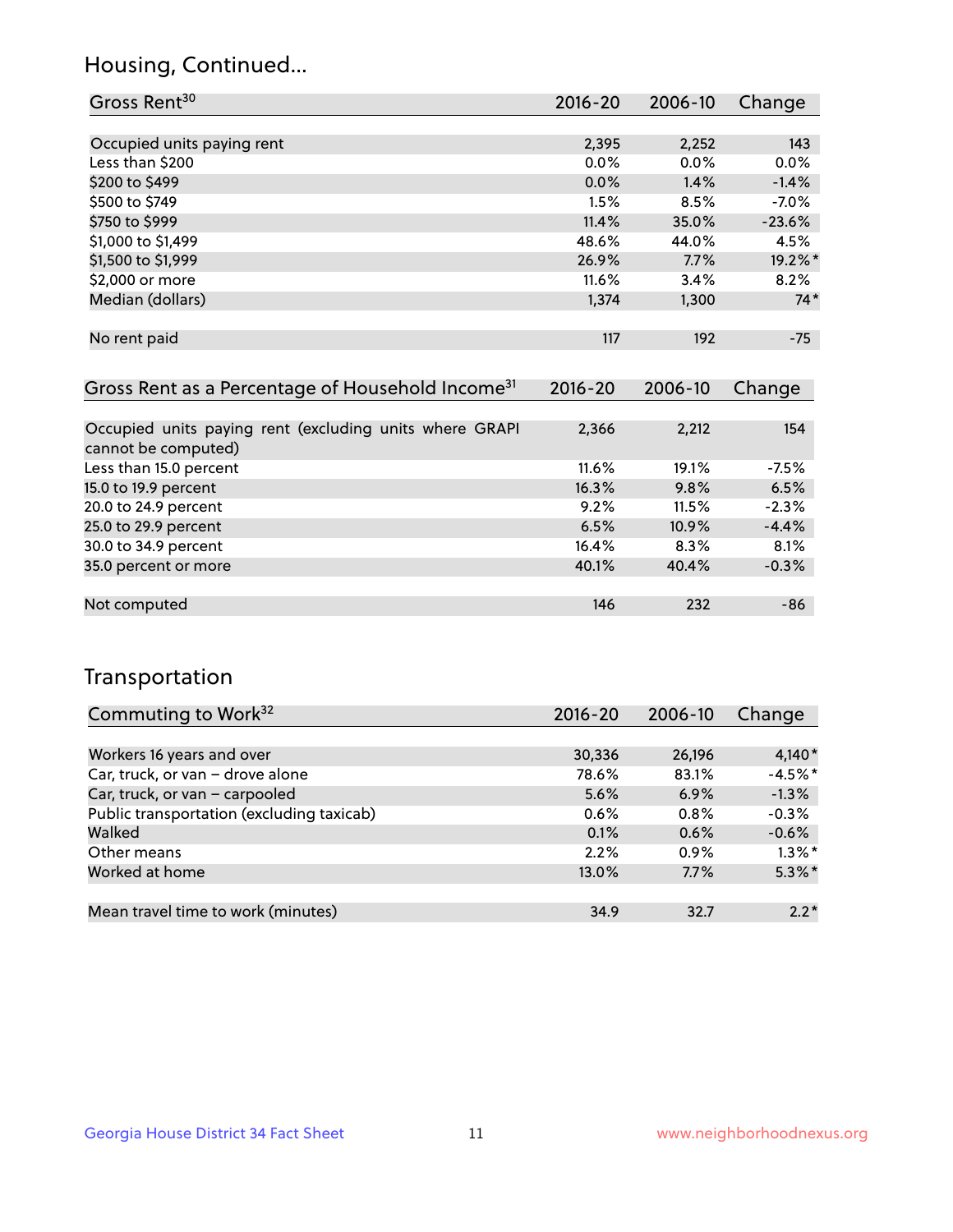## Transportation, Continued...

| Vehicles Available <sup>33</sup> | $2016 - 20$ | 2006-10 | Change     |
|----------------------------------|-------------|---------|------------|
|                                  |             |         |            |
| Occupied housing units           | 20,606      | 18,750  | $1,855*$   |
| No vehicles available            | $1.4\%$     | 1.6%    | $-0.2%$    |
| 1 vehicle available              | 19.1%       | 23.2%   | $-4.0\%$ * |
| 2 vehicles available             | 43.7%       | 46.9%   | $-3.2%$    |
| 3 or more vehicles available     | 35.8%       | 28.3%   | $7.4\%$ *  |

#### Health

| Health Insurance coverage <sup>34</sup>                 | 2016-20 |
|---------------------------------------------------------|---------|
|                                                         |         |
| Civilian Noninstitutionalized Population                | 60,003  |
| With health insurance coverage                          | 94.2%   |
| With private health insurance coverage                  | 85.4%   |
| With public health coverage                             | 19.5%   |
| No health insurance coverage                            | 5.8%    |
| Civilian Noninstitutionalized Population Under 19 years | 15,620  |
| No health insurance coverage                            | 6.2%    |
| Civilian Noninstitutionalized Population 19 to 64 years | 36,371  |
| In labor force:                                         | 29,551  |
| Employed:                                               | 28,653  |
| With health insurance coverage                          | 93.7%   |
| With private health insurance coverage                  | 92.0%   |
| With public coverage                                    | 3.7%    |
| No health insurance coverage                            | 6.3%    |
| Unemployed:                                             | 898     |
| With health insurance coverage                          | 87.3%   |
| With private health insurance coverage                  | 73.8%   |
| With public coverage                                    | 13.8%   |
| No health insurance coverage                            | 12.7%   |
| Not in labor force:                                     | 6,821   |
| With health insurance coverage                          | 91.8%   |
| With private health insurance coverage                  | 82.6%   |
| With public coverage                                    | 14.8%   |
| No health insurance coverage                            | 8.2%    |